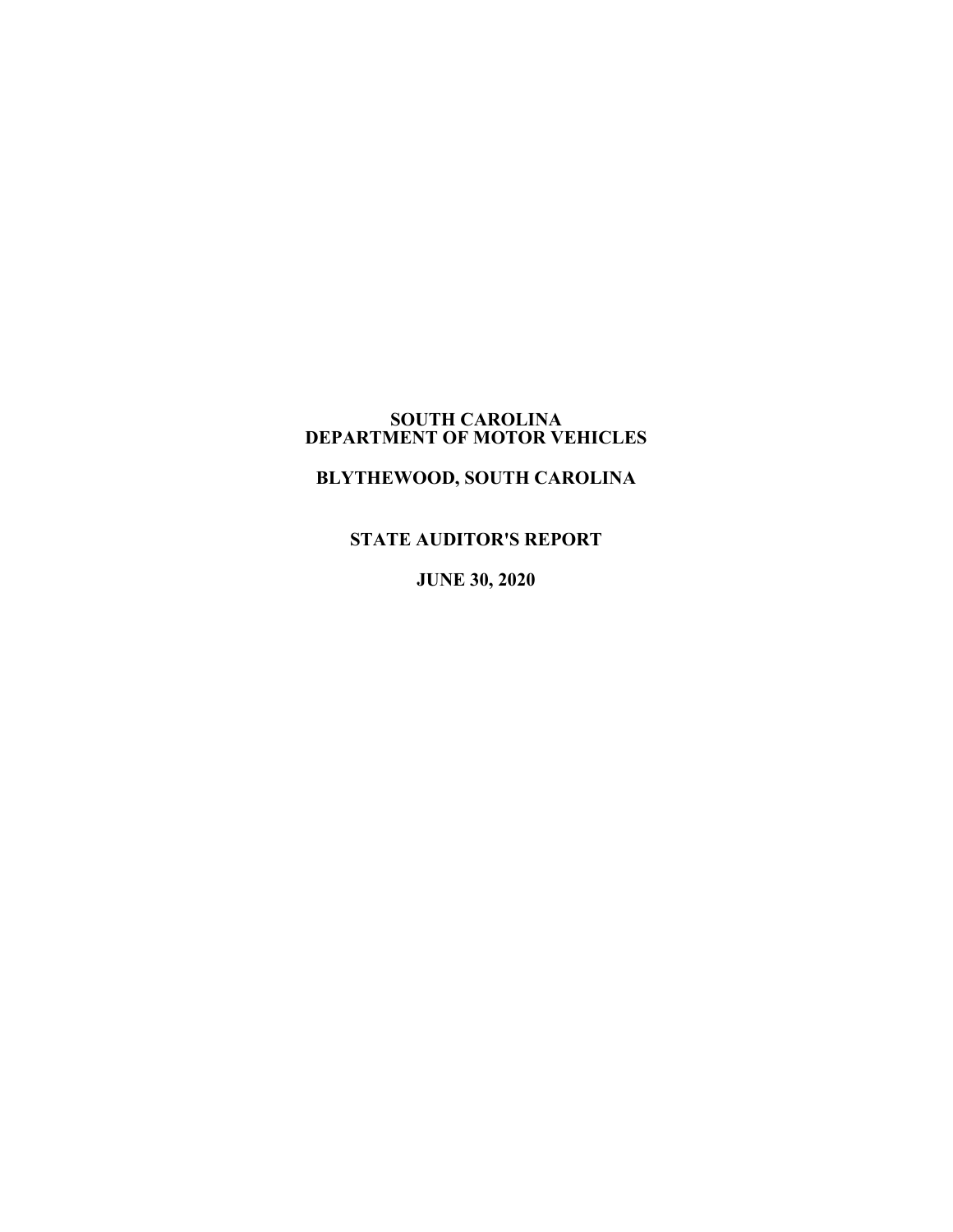

Independent Accountant's Report on Applying Agreed Upon Procedures

July 23, 2021

Mr. Kevin A. Shwedo, Executive Director South Carolina Department of Motor Vehicles Blythewood, South Carolina

We have performed the procedures described in Attachment 1 on the systems, processes and behaviors related to financial activity of the South Carolina Department of Motor Vehicles (the Department) for the fiscal year ended June 30, 2020. The Department's management is responsible for the systems, processes and behaviors related to financial activity.

The Department's management has agreed to and acknowledged that the procedures performed are appropriate to meet the intended purpose of understanding the systems, processes and behaviors related to financial activity. This report may not be suitable for any other purpose. The procedures performed may not address all the items of interest to a user of this report and may not meet the needs of all users of this report and, as such, users are responsible for determining whether the procedures performed are appropriate for their purposes.

We were engaged by the Department to perform this agreed-upon procedures engagement and conducted our engagement in accordance with attestation standards established by the American Institute of Certified Public Accountants. We were not engaged to and did not conduct an examination or review engagement, the objective of which would be the expression of an opinion or conclusion, respectively, on the systems, processes and behaviors related to financial activity of the Department for the year ended June 30, 2020. Accordingly, we do not express such an opinion or conclusion. Had we performed additional procedures, other matters might have come to our attention that would have been reported to you.

The concept of materiality does not apply to findings to be reported in an agreed-upon procedures engagement. Therefore, all findings from the application of the agreed-upon procedures must be reported unless the definition of materiality is agreed to by the Department's management. Management of the Department has agreed that the following deficiencies will not be included in the State Auditor's Report on Applying Agreed-Upon Procedures:

• Errors of less than \$1,000 related to reporting packages.

 $803.253.4160$ 

We are required to be independent of the Department and to meet other ethical responsibilities, in accordance with the relevant ethical requirements related to our agreed-upon procedures engagement.

This report is intended solely for the information and use of the management of the Department, and is not intended to be, and should not be, used by anyone other than these specified parties. However, this report is a matter of public record and its distribution is not limited.

803-343-0723

George & Kennedy, III

George L. Kennedy, III, CPA State Auditor

**O** OSA.SC.GOV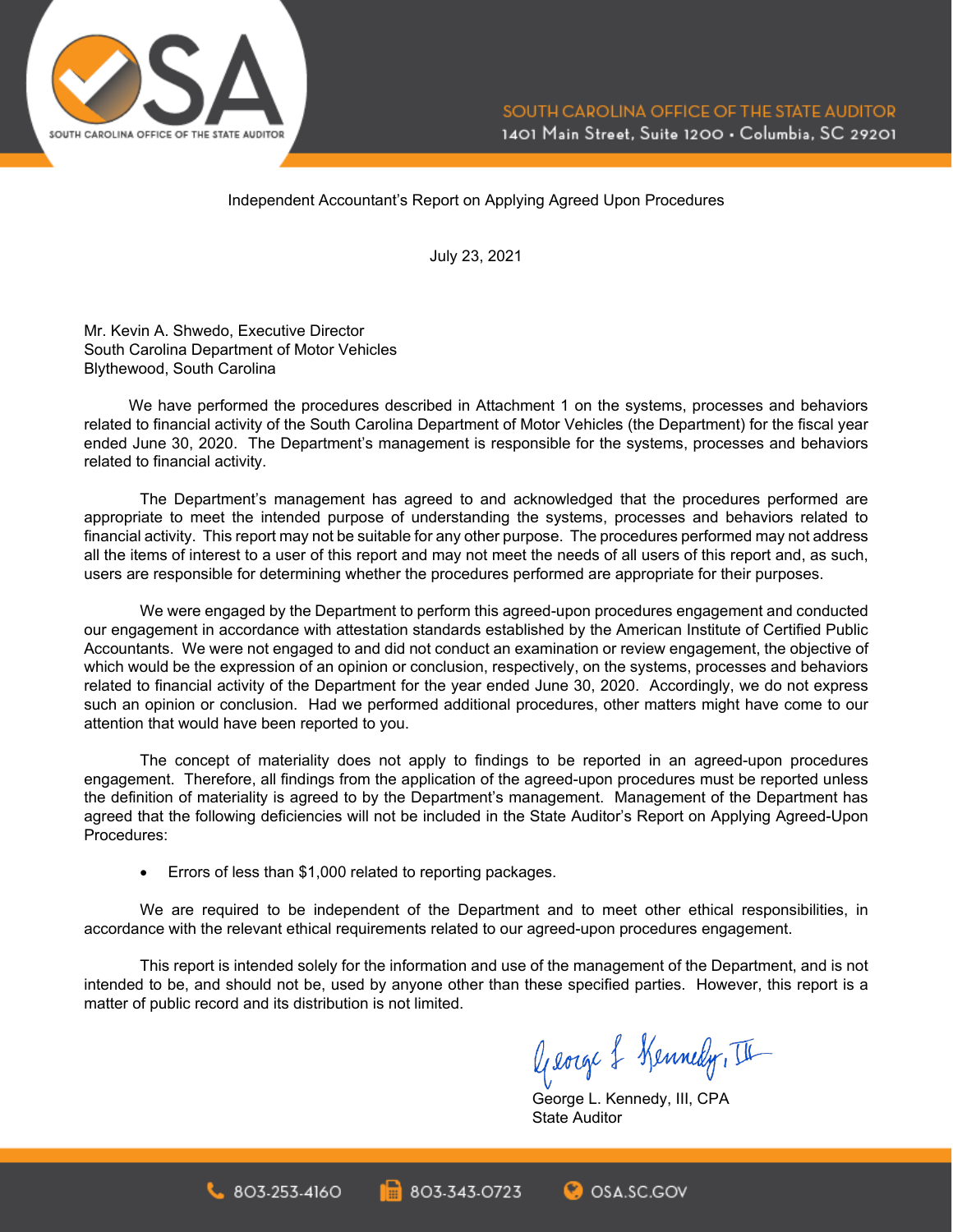#### **South Carolina Office of the State Auditor Agreed – Upon Procedures Related to the South Carolina Department of Motor Vehicles (R40)**

## **Payroll**

- 1. Haphazardly select five employees who terminated employment during the fiscal year to determine if they were removed from the payroll and that their last paycheck, including any leave payout, was properly calculated.
- 2. Haphazardly select five employees hired during the fiscal year to determine if their start dates were added to the payroll correctly and that their first paycheck was properly calculated.
- 3. Haphazardly select five bonuses paid to determine:
	- The employee does not make more than \$100,000 annually.
	- The bonuses received during the year did not exceed \$3,000 per employee.
	- The payment amount agreed to supporting documentation and the bonus was given in accordance with Department policy.
	- The bonus pay was approved by the appropriate supervisor.

We found no exceptions as a result of the procedures.

### **Journal Entries and Transfers**

- 4. Haphazardly select three journal entries and three transfers and inspect supporting documentation to determine:
	- Postings in the general ledger agree to supporting documentation.
	- Transaction is properly approved.
	- The purpose of the transaction.

We found no exceptions as a result of the procedure.

#### **Reporting Packages**

- 5. Inspect fiscal year end reporting packages submitted to the Office of the State Comptroller General (CG). Compare responses in the Master Reporting Package Checklist and any required supplemental information to year end reporting packages submitted to the CG, the South Carolina Enterprise Information System (SCEIS) and Department prepared records. Additionally, compare the dates submitted to the due dates established by the CG's Reporting Policies and Procedures Manual.
- 6. In addition to the procedure above, perform the following:
	- Other Receivables Reporting Package

Agree reported amounts to the SCEIS general ledger, the SCEIS *Yearend Reporting - Accounts Receivable Current with Customer* report and Department prepared records. In addition, haphazardly select five items and determine if reported amounts were properly identified, classified, and reported on the reporting package.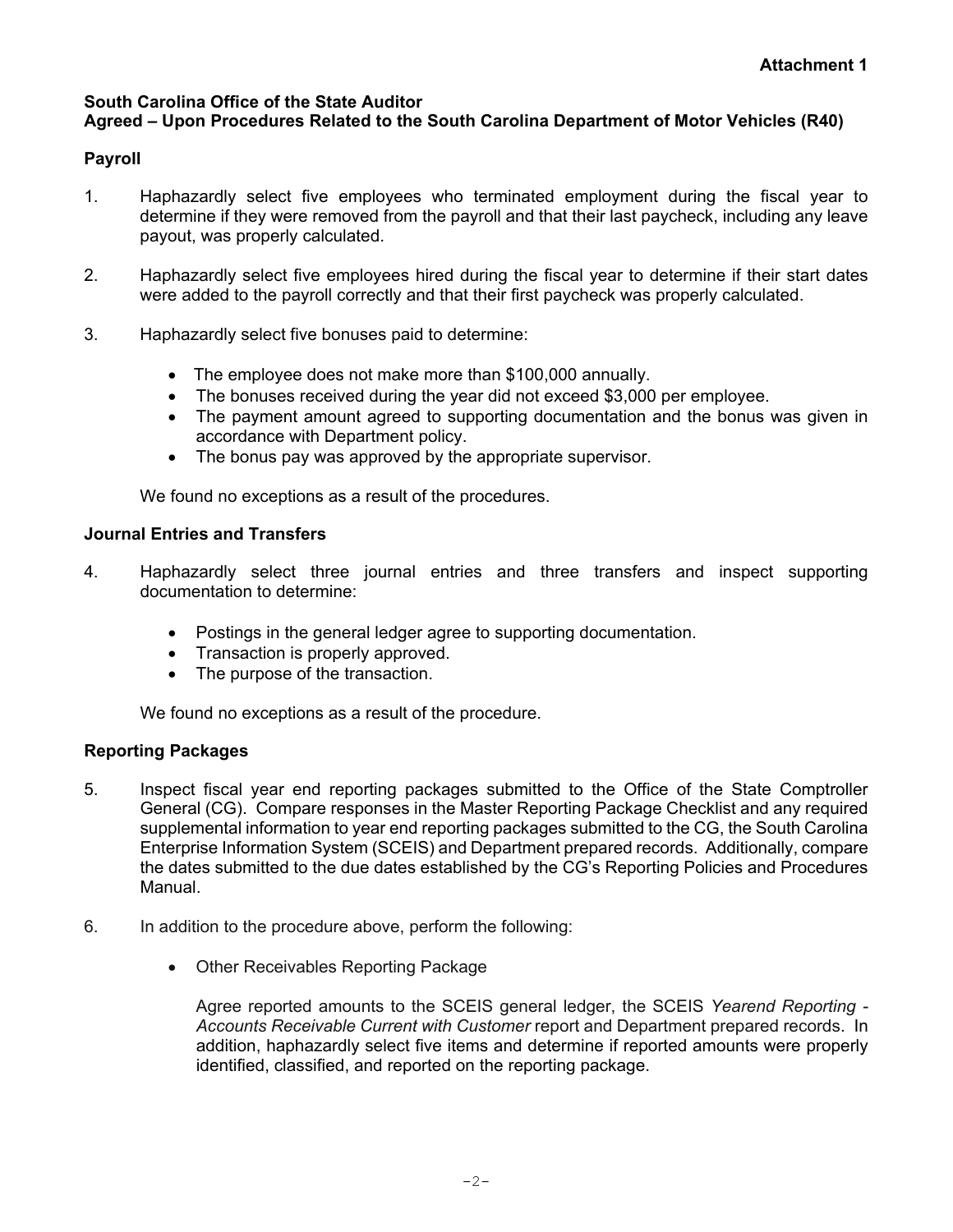#### **Reporting Packages (Continued)**

• Prepaid Expenses Reporting Package

Agree amounts to the SCEIS *Yearend Reporting - Prepaid Expenses* report and Department prepared records. Haphazardly select five prepaid expenses and determine if the amounts were properly classified, calculated, and reported.

• Operating Leases Reporting Package

Agree amounts to the SCEIS general ledger, the SCEIS *Yearend Reporting Operating Lease Expense with Vendor* report and Department prepared records. In addition, based on inspection of invoices and lease agreements, determine if rental payments were properly classified, coded, and calculated by inspecting and recalculating the following reported amounts: (1) the effective dates, and future minimum lease payments of five haphazardly selected operating leases; and (2) five haphazardly selected contingent rental payments.

• Subsequent Events Questionnaire

Compare responses and any required supplemental information to the SCEIS general ledger and Department prepared records. In addition, haphazardly select five payables from the *Subsequent Events Accounts Payable Worksheet* and determine if the amounts were properly classified, calculated, and reported and excluded from the original accounts payable reporting package submission.

We found no exceptions as a result of the procedures.

#### **Composite Reservoir Accounts**

- 7. Obtain a listing of Department composite reservoir accounts and inquire of Department management that the listing is complete.
- 8. Determine that the Department submitted the required *Bank Account Transparency and Accountability* report to the State Fiscal Accountability Authority by October first of the fiscal year in accordance with Proviso 117.82 of the fiscal year 2020 Appropriations Act.
- 9. Obtain fiscal year monthly reconciliations for each composite reservoir account, and for a total of four reconciliations (two from each account), perform the following procedures:
	- Recalculate selected reconciliations and determine that they were timely performed, reviewed, and properly documented in accordance with Department procedures.
	- Agree applicable amounts from reconciliations to the general ledger.
	- Agree applicable amounts from reconciliations to the State Treasurer's Office monthly reports.
	- Determine if reconciling differences were explained and resolved.
	- Determine if adjusting entries were made in the accounting records.

We found no exceptions as a result of the procedures.